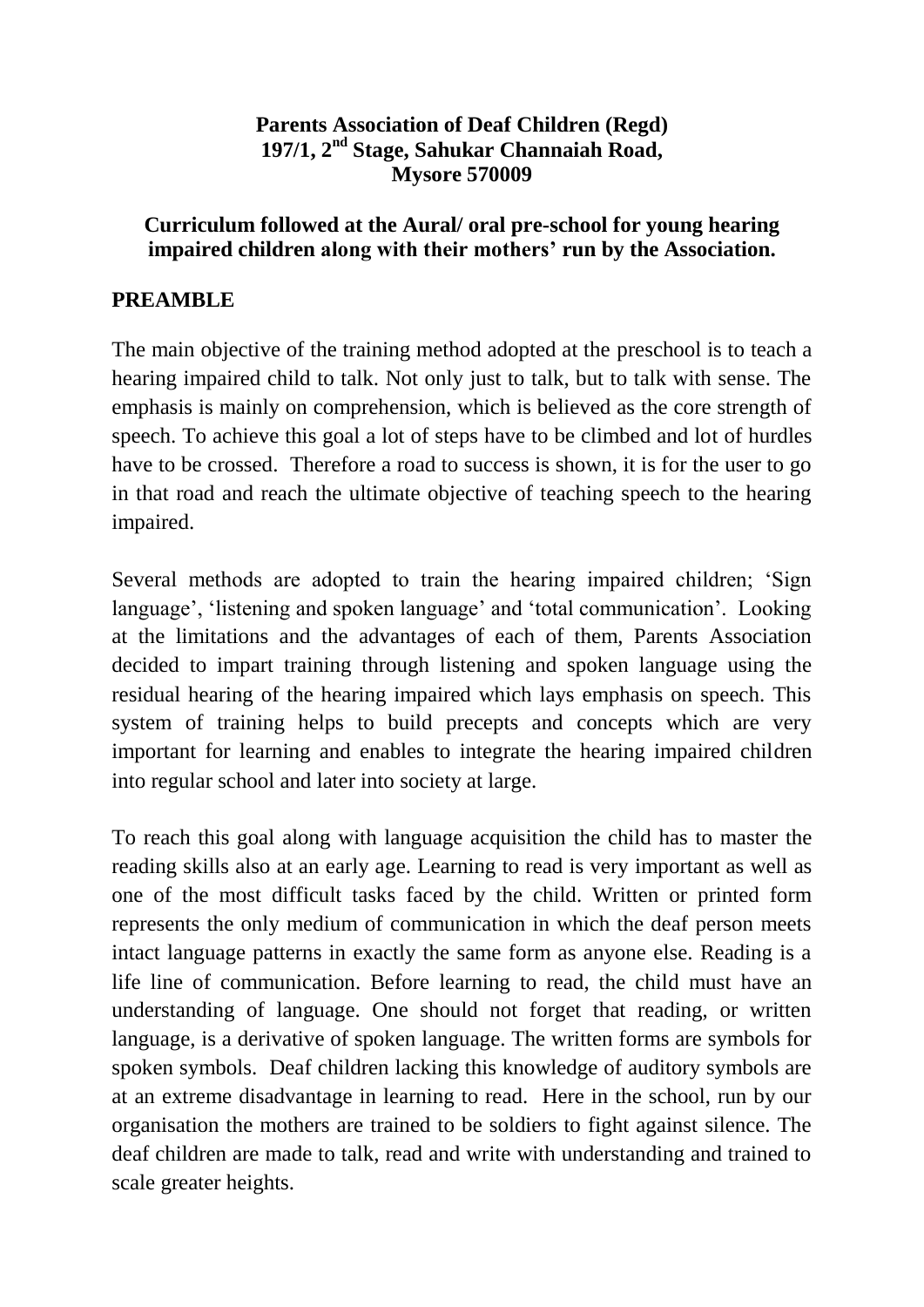## **What is this training programme about?**

- A Tailor made Training program to empower the mothers of young deaf children to teach/train their young deaf children to acquire speech, language and ultimately comprehension irrespective of the degree of deafness.
- How to talk and what to talk

### **Importance of this training programme**

- Mother is the first person to feel pain when her child is diagnosed as hearing impaired.
- It is the mother who has to take the initiative to face the challenge of training the child.
- Proper guidance to the parents of hearing impaired especially the mother becomes critical.

## **Early intervention**

- Mother is the person who can intervene early in the child's development.
- The trainer of the Deaf child should be and work with the Deaf child 24/7, hence mother is the only choice
- She is the one who can easily understand the needs of the child from time to time.
- Hence it becomes necessary for mother to understand the ways and methods of taking the child towards development.

### **Support for the mother**

 It is natural for the mother to get frustrated when the child's response or progress is slow.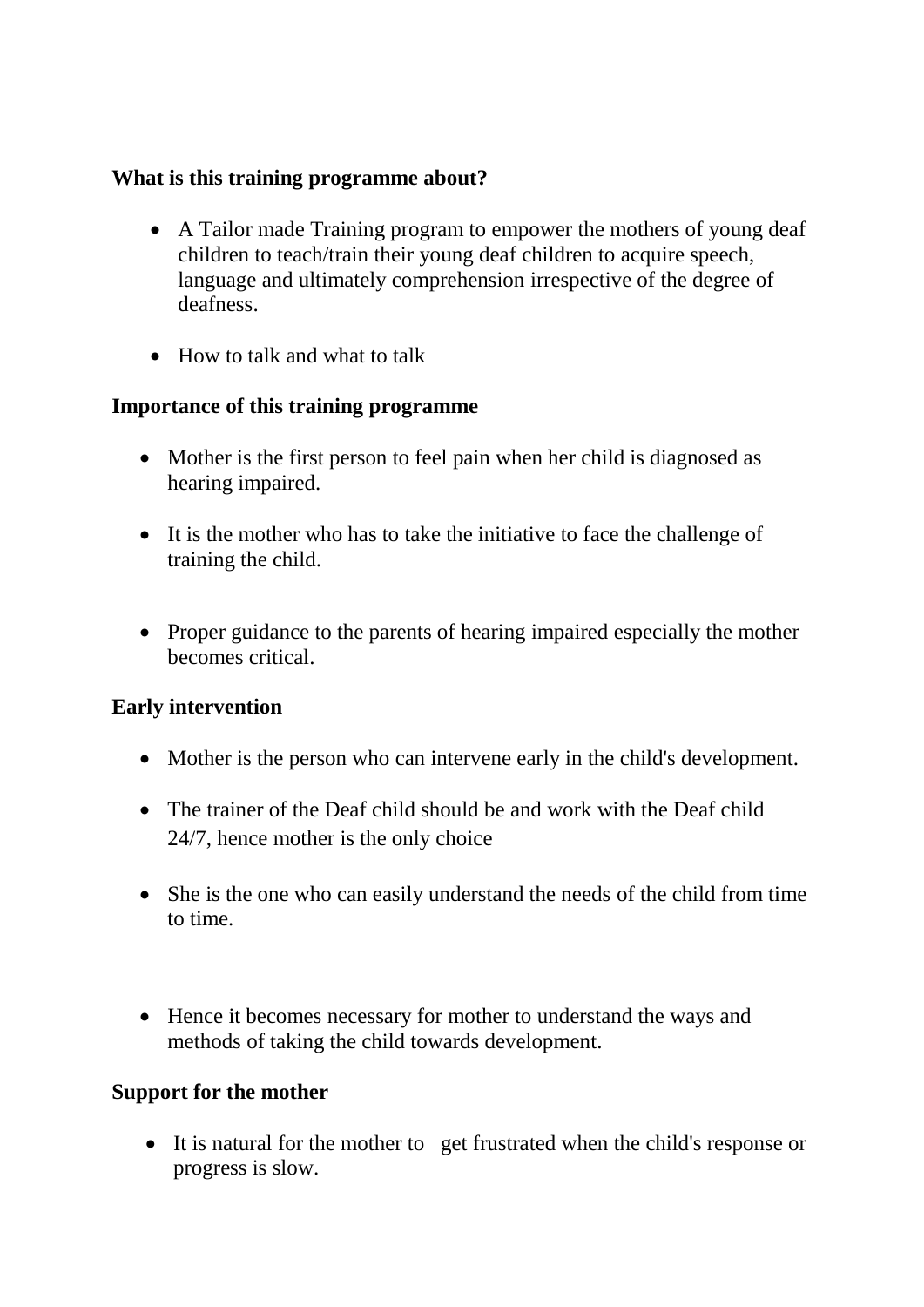She can get support and guidance from senior mothers through the training programme.

- Ideal Teachers Mothers who have successfully integrated their deaf children in normal schools. Practical experience gives them the confidence to guide the other mothers.
- Adequate exposure with the help of senior mothers and professionals in the field.
- Ratio of Teachers to Students has to be  $1:1$  or  $1:2$

# **Criteria for admission to the training programme**

- Child should be less than 3 years age. (Best before the age of 2)
- Mother should accompany the child during pre-school days.
- Child with adequate amplification (Cochlear implant or hearing aid).
- *Parents should be committed to the aural approach.*
- Mother should have a proficiency in the language opted for training the child. Mother tongue is the best choice.
- *Child should not have any other problems other than the hearing loss.*

# **What happens at the pre-school for young deaf children?**

- Initiation: Mother of the child is allowed to observe the activities in the centre to get acquainted to the environment.
- Foster group activities: Guidance is provided to initially condition the child to group habits and cultivate group activities.
- Counselling and support: Motivating the mother by counselling and guidance.
- Behavioural analysis and explanations: Explaining the problems of deaf children, psychological, educational and social.
- Providing information regarding the different types of hearing aids Description, use and maintenance.
- Giving appropriate training to handle the children.
- Practical training: Provided stage by stage.
- Outside school and real-life incident training: Activities taking place at home and guidance to demonstrate to the child.
- Learning about incident oriented lessons.
- Storytelling and general knowledge testing: Narrating stories with sequence pictures, subsequently without any visual aids.
- Advice on how to integrate to a regular school: Explaining parents' responsibility after integrating the child in regular school.

# **A tried and trusted Curriculum**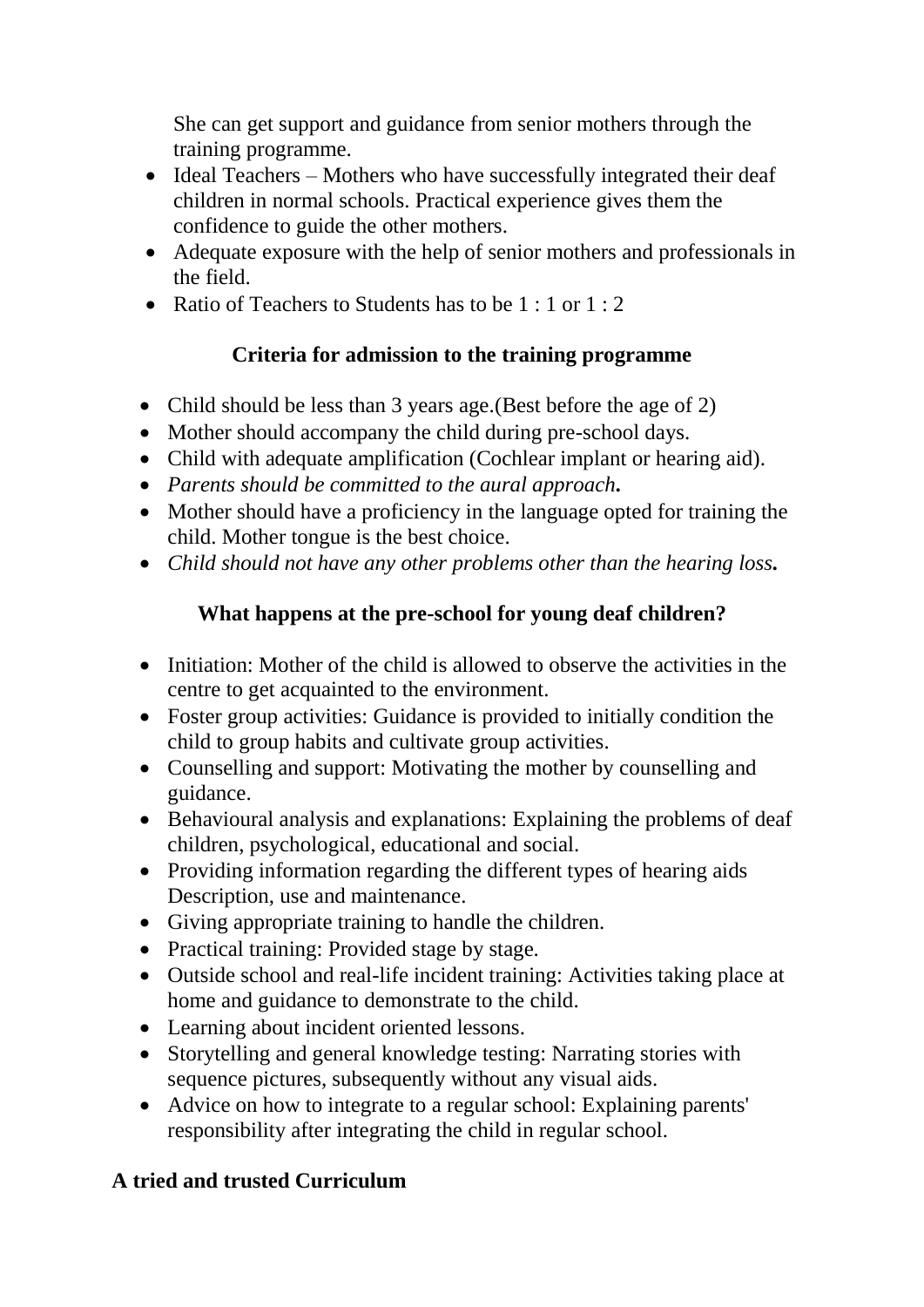- Five Stages in the training programme:
- Stage 1 to Stage 4: Duration of Six months for each stage.
- Stage 5: Duration One to two years.

## **First Stage**

The deaf child will be in the 'world of silence' since birth. Enormous efforts have to be made to shift the child from this world of silence to a totally new world of 'sound'. Breaking the silence is almost an impossible task. However this can be achieved by a dedicated and determined mother. This is a crucial period for the hearing impaired child and the mother. The child will be exposed to a totally new environment. Therefore initially the expectations from the child are minimal but this should not deter the mother to put her best efforts. Early intervention is a very important factor in the training. As the age progresses it becomes very difficult for the child to grasp and mother to teach. Therefore it is desired that the training should be started as early as possible (before 2 years). Firstly, the child has to be fitted with a hearing aid as per the advice of the specialist and the child is trained to use and wear the hearing aid all through the waking hours. The various things proposed at this stage are basics and introductions to various precepts and concepts which are required to be inculcated at an early age to enable the hearing impaired child to climb further steps in the ladder of learning. At this stage the child is exposed to various speech and environmental sounds and written patterns. The child is not expected to write but efforts are made to introduce to read. This is also the time to develop curiosity, stimulate thinking. The child is exposed to various objects which are seen by the child in the daily course of its activities. Separate Object books should be made like daily items, animals' birds' vehicles fruits and vegetables etc. These books should be repeatedly shown to child, also the name of the object should be told over and over again, so that he will be to recognise them and match them to the real thing. In the initial stages basic colours, and shapes should also be introduced. Basic commands like run, jump, crawl etc can be taught orally to the child.

- Conditioning the child to wear and accept hearing devices throughout the waking hours.
- Conditioning the child to be away from the mother during the training hours in the school.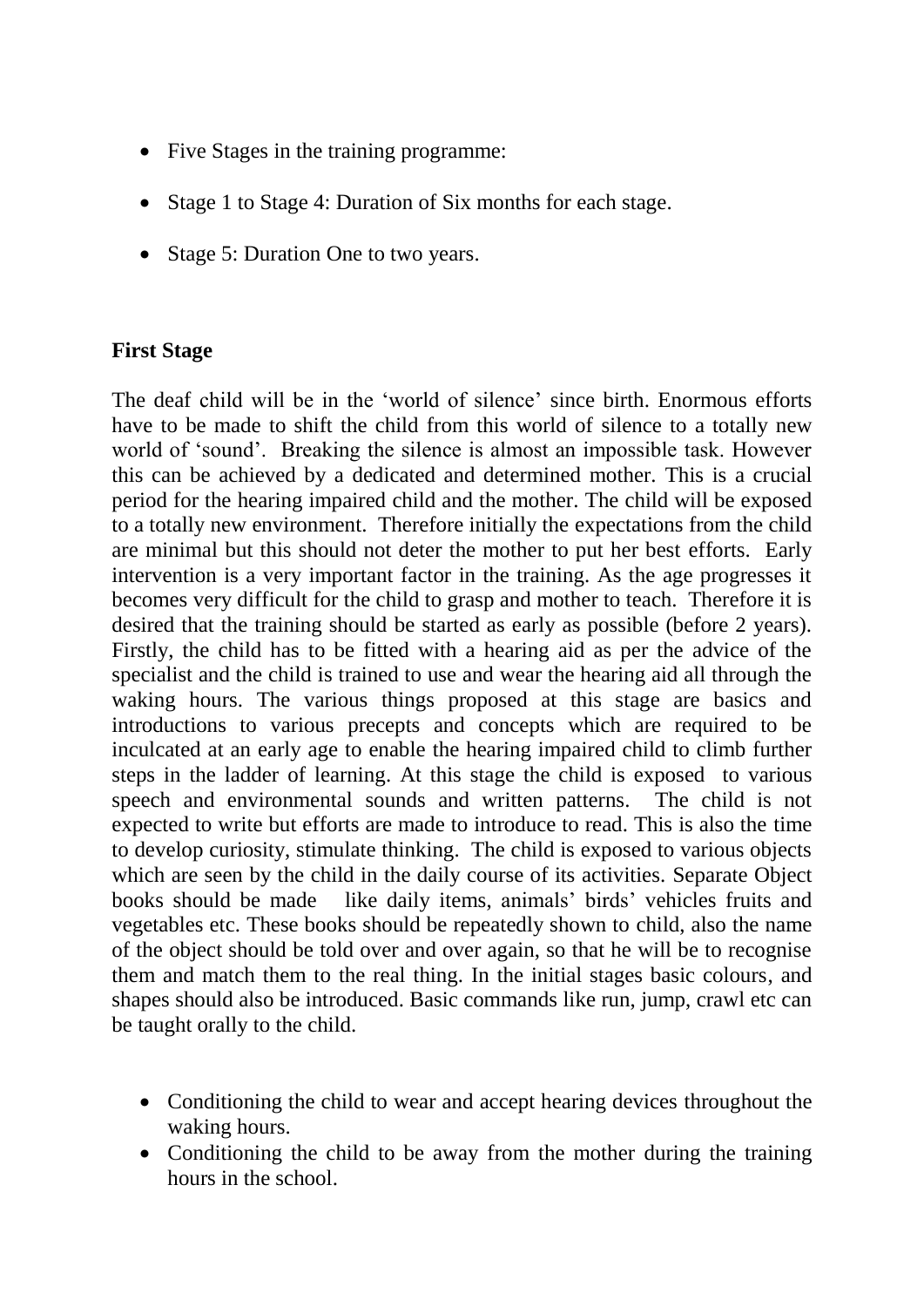- Exposure to sounds to develop auditory skills. Initially the child should be exposed to the environmental sounds such as barking of dog, the mooing of the cow etc., door bell, horn sounds of vehicles, Mixie sound etc. Like this attention has to be drawn to the various indoor and outdoor sounds. The child should be made to listen to various vowel sounds and consonants sounds. The child is encouraged to repeat the vowel sounds in one long breath.
- Introduction of common objects by lip reading and listening (show and give and tell). Initially for a hearing impaired child as it is difficult to decipher the sound pattern, the child is encouraged to observe the face and learn lip-reading. Gradually the child is motivated to listen with the help of the hearing aid and understand the words and sentences. The common objects which can be introduced at this stage are; Ball, flower , leaf, bangle, necklace, ear studs, bat, spectacles, mirror, comb, cell, powder container, scale, pencil, rubber, frock, pant, shirt, plate, tumbler, spoon, stone, crayon, t.v., watch, brush, soap, toothpaste, table, chair, writing pad, paper, pencil box, water bottle, lock, key, book, bag, banana, tomato, shoes, slippers, lunch box, clock, dog, cow, house, shop, dose , idly, chutney, sugar, ghee, jam, pen, ear mould, hearing aid, hand kerchief, lid and so on.
- Recognizing objects from the object book specially prepared for each child. While preparing the object book, initially only one object should be pasted on one page and the name of the object should be written in bold letters in one language only below the picture. Further Separate object books have to be made; daily object book which has pictures of ball, bat, table etc., Animal book- classifying them as domestic and wild animals, vehicles, Fruits and Vegetables. In all of the different object books the objects which the child sees on a daily basis should be stuck first.
- Similarly Grains book should be made. The actual items should be filled in a small transparent plastic covers and pinned to the page (Preferably use a thick page drawing book to prepare grain book). The grains are to be classified as 'Monocots', 'Dicots', 'Pulses', 'Oil seeds', 'Spices', and other items like; sugar, salt, coffee powder, Tea powder, etc., which are used in the kitchen.
- Introduction of the relationship of each of the family members with the help of specially prepared photo album. For the photo album, the individual photos of family members i.e., child, father, mother, brother, sister, paternal and maternal grandfather, grandmother, uncles, aunts and cousins photos. On the first page of the photo album the child's photo should be pasted followed by each individual photo of father, mother, brother etc. The name of the person, relation to the child, age and the place where they are staying should be written in bold letters clearly below the photo.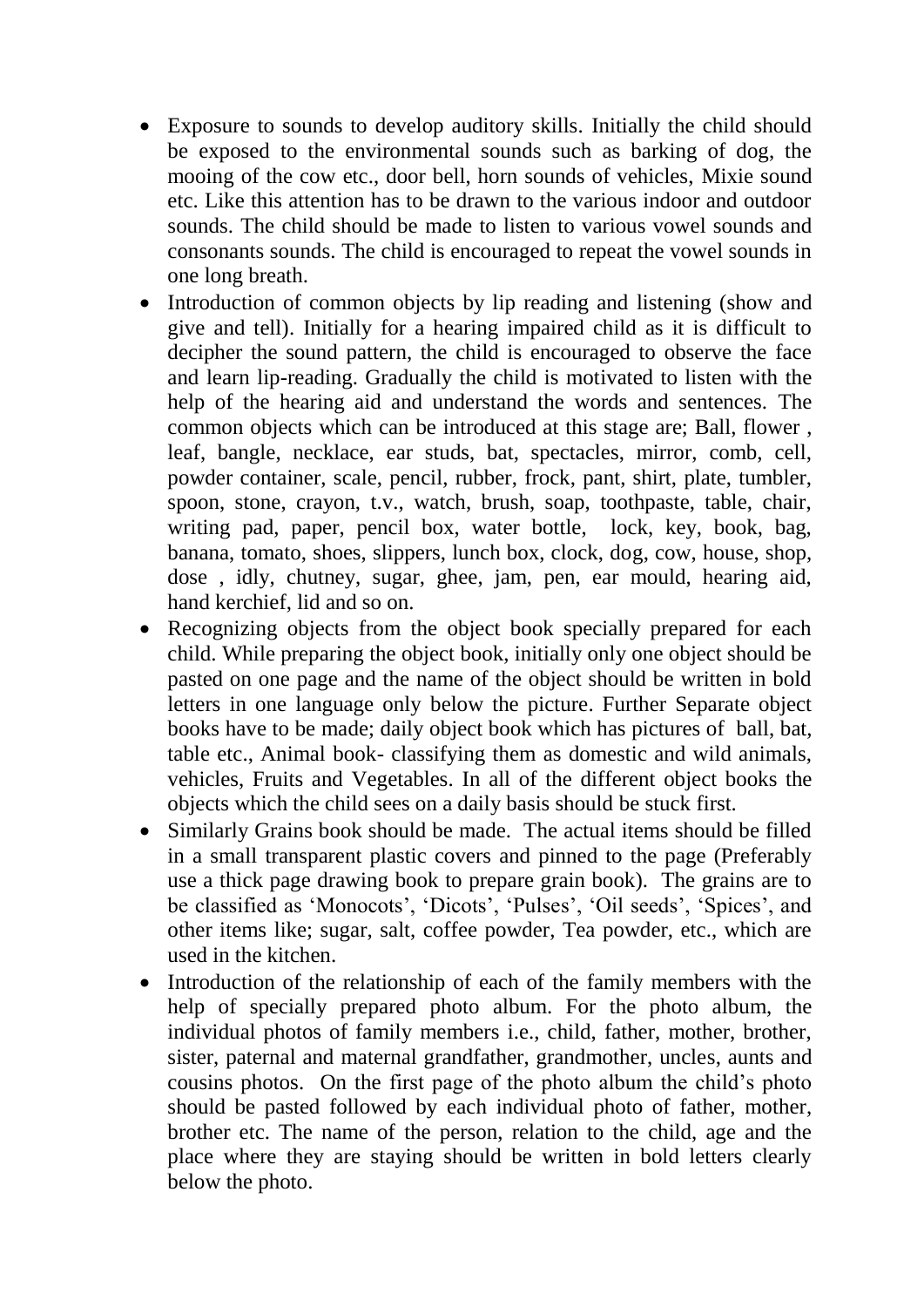- Introduction of Calendar (day, date, month and year). The Calendar should be shown daily to the child.
- Giving commands to obey actions, such as Run, walk, jump, sleep, crawl, jump like a frog, cry, laugh, cough, sneeze, lift your hands , stretch your hands, keep your hand on your head, sleep on the mat, give it to your mother, give it to your father, call your mother, pull the plait, close the door, blink your eyes, sit on the chair, keep it in the bag, close your eyes, stick your tongue out, stand behind the door, show your right hand, show your left hand, switch on the lights, open the door etc.
	- a Initially by lip reading.
	- b Later by listening.
	- c Reading the commands in written form and doing.

#### **Second Stage**

By this time the child would have settled a bit and mother would have also reconciled to the realities and would have accepted the new environment and adapted to a certain routine. The child would have started to vocalise with regards to sounds of vowels and consonants. The child may be able to say its name as well as other people names. The child would have learnt to imitate various animal sounds. At this stage once the child is able to recognise, give and show the objects when asked for orally then the child should be introduced to the written form of them. At this stage the child will be taught to match the written form to object and vice versa and be able to show it after reading it. The written form can be introduced for the objects in the object book; surrounding objects such as parts of the house, furnitures and utensils in the house, the names of body parts, colours, shapes, animals, birds, vehicles etc. as well as the written form of one word commands. At this stage the concept of reasoning should be initiated this can be done initially through simple 'yes or no' reasoning questions. This reasoning will promote clarity in the mind of the child and will help in learning. By this time the child should have got acquainted with his surroundings and might have started to say one or two words to express his needs. Also at this stage the concept of verbs can be introduced through one line incident oriented lessons. The confidence in the child has to be enhanced by the mother by handling his needs appropriately.

- Prayer and calling attendance to induce discipline while in a group.
- Identification of colours (green, red, blue, yellow, orange), numbers (1 to 10), body parts, and common objects etc. initially lips reading later by listening.
- Familiarisation of sounds, starting with vowels followed by consonants.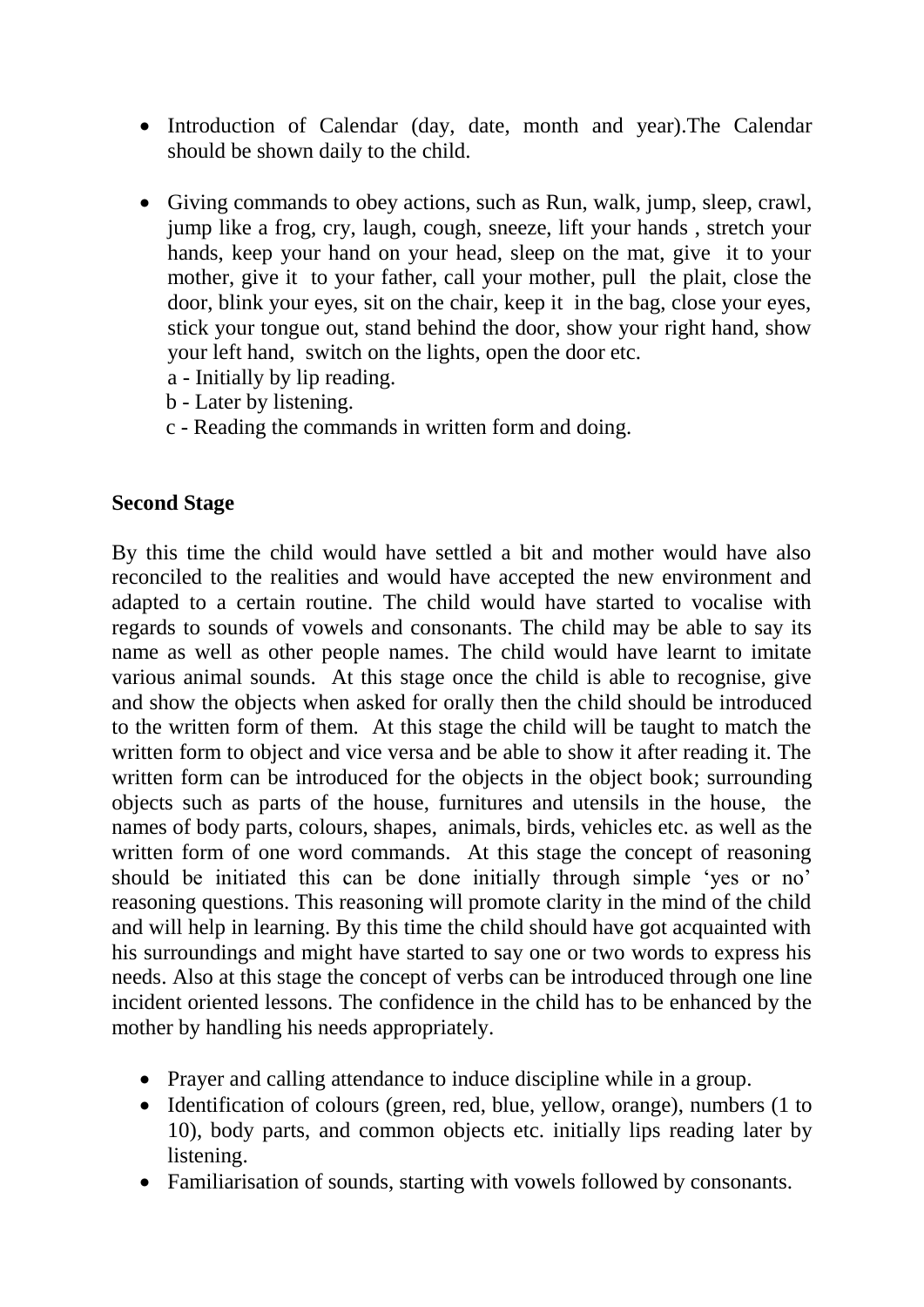- Practice in lip reading and listening of the above sounds.
- Talking to the child in simple sentences making use of pictures of animals, birds, fruits the vegetables and so on. (Dog has two ears, dog has two eyes, dog has four legs, and dog has a tail. Crow has two legs, crow has wings, crow has a beak, crow is black in colour, crow says caw caw caw, crow flies in the sky)
- Introduction to writing like scribbling, pattern writing, colouring etc.
- Playing games to give stimulation to listening and improve concentration by using blocks, games beads toys etc.
- Introduction of reading beginning with matching identical words, and words to real things. The name of the objects should be written on individual slips and the child should be taught to read what is written on the slip and match it to the object.
- Developing cognitive skills through simple yes or no questions. (Showing a flower to a child, ask whether it is a leaf. The child has to answer 'no' and say this is a flower. Showing a ball ask the child whether it is a ball, the child has to answer, 'yes' this is a ball)
- Introduction of verbs: This can be done through simple incident oriented lessons, giving emphasis on the verb that needs to be introduced. Incident oriented lessons are based on the actual incident such as eating, drinking, opening, closing, throwing etc.
- In the initial stages of training a single verb should be used at least for one week. The name of the child should be mentioned in the lesson and the object should be changed keeping the verb constant. The child should be talked to before doing the lesson, while doing the lesson and after the lesson. The child should be the main focus in the lesson. Then the lesson should be written along with a line diagram depicting what has taken place. Questions should be framed on the lesson and the child should be made to answer them orally as well as in the written form. The lessons are written in past tense. The child is made to repeat the sentences from memory. Simple pattern of lessons 'Rama drank milk', 'Sita Smelled the flower', etc and questions such as who drank milk, who smelled the flower, what did Rama drink, what did Sita smell, Did Rama drink coffee, what is the colour of milk etc.,
- Training the child to answer the questions starting with filling up the blanks and choose and write.
- Introduction of rhymes and action songs.
- The **SIX** important steps to be followed while doing incident oriented lessons.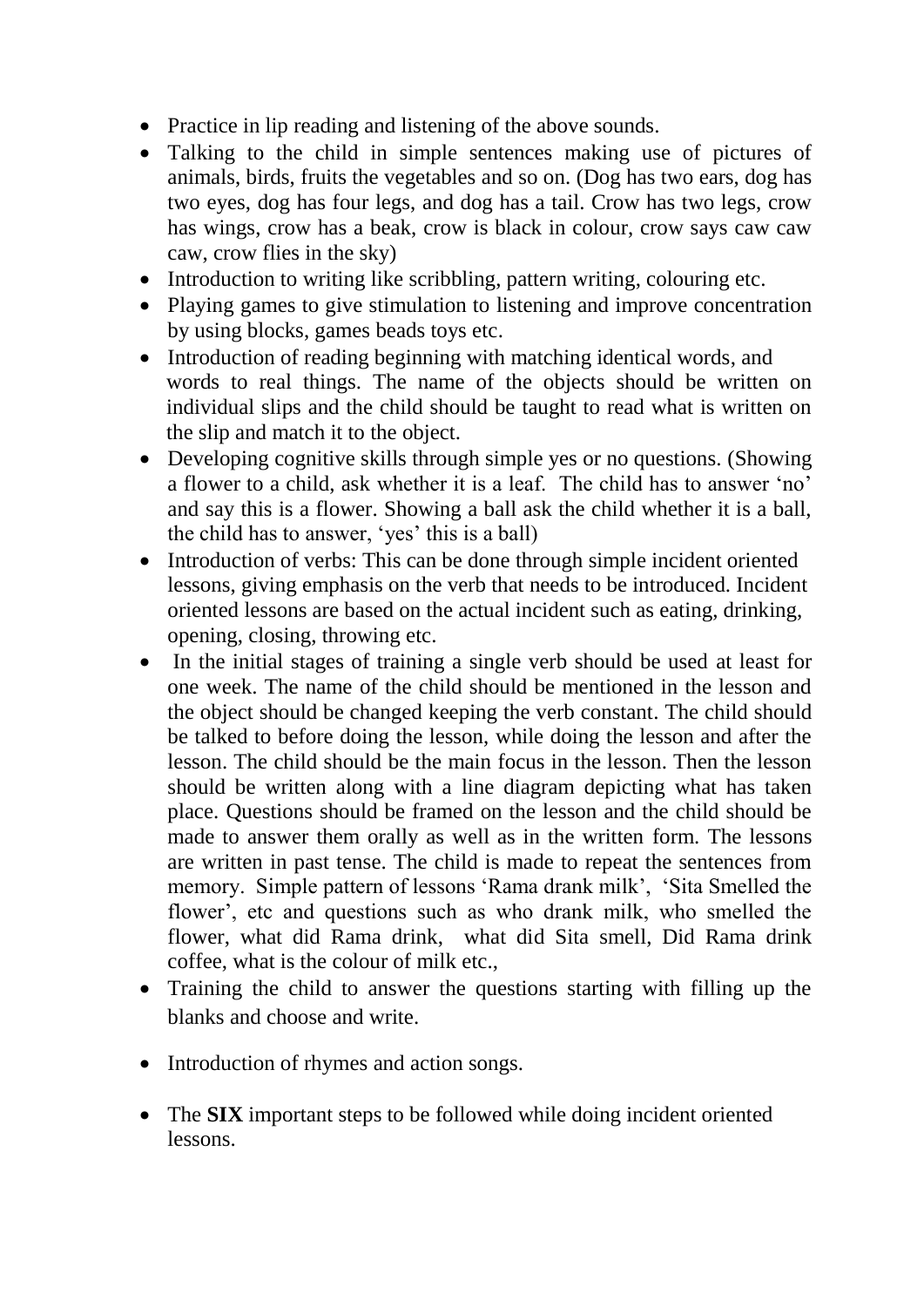1) **Lip-reading**: After the mother has read out the written sentence, the child should be made to repeat that sentence. The mother should read each word and encourage the child to repeat the same.

2) **Listening**: The mother should hold her hand in front of her mouth so that the child cannot see the movement of her lips, then she should read out the words in the sentence, the child should listen with the help of the hearing aid, and then repeat the words.

3) **Rectifying the mistakes in pronunciation**: The child should be encouraged to pronounce the words which have been used in the lesson as clearly as he can. In the beginning the child will find it difficult to pronounce 'consonant' letters, but it should be seen that the child pronounce the 'vowels' sounds clearly. Over a period of time the child will learn to pronounce the consonant letters. For example: in the word 'Rita' if the child is not able to say 'Ri' and 'ta' properly the child should be encouraged to say at least 'i(e)' 'a'. Further while pronouncing the letters such as 'Sa' the mother should hold the child's hand near her mouth and show that air is coming from her mouth. The child should also be taught to blow the air out of the mouth and produce 'sa' sound. This can be achieved with constant practice. It will be advantageous if the trainer is aware of the speech mechanism i.e., the origin of the sounds, the position of the tongue and blowing of the air etc.

4) **Developing Comprehension**: Keeping the lesson as base, the child should be trained to answer questions, like, 'who, what, how many, what did you do' etc. The child should understand the question asked and answer it. In the beginning the child will find it difficult to answer in the first instance itself. In such situations, with the help of indirect questions, and giving sufficient time to think, child should be encouraged to answer the question. It should be ensured that the child says the correct answer. For example: for the lesson 'Rama drank milk' when the question "Who drank milk?" Is asked, the child will not know that he should say his name. Then the mother should ask the child "indirect questions" like "did amma drink milk?" To which the child will say 'no'. Then "did your sister drink milk? "Again when the child will answer 'no', then again" who drank milk? should be asked "And the child should be prompted to say his name. Like that," What did you drink" if the child is not able to answer the question, then again "did you drink water?" "Did you drink juice" by asking these type indirect questions, ultimately the child should be made to say 'that he drank milk'.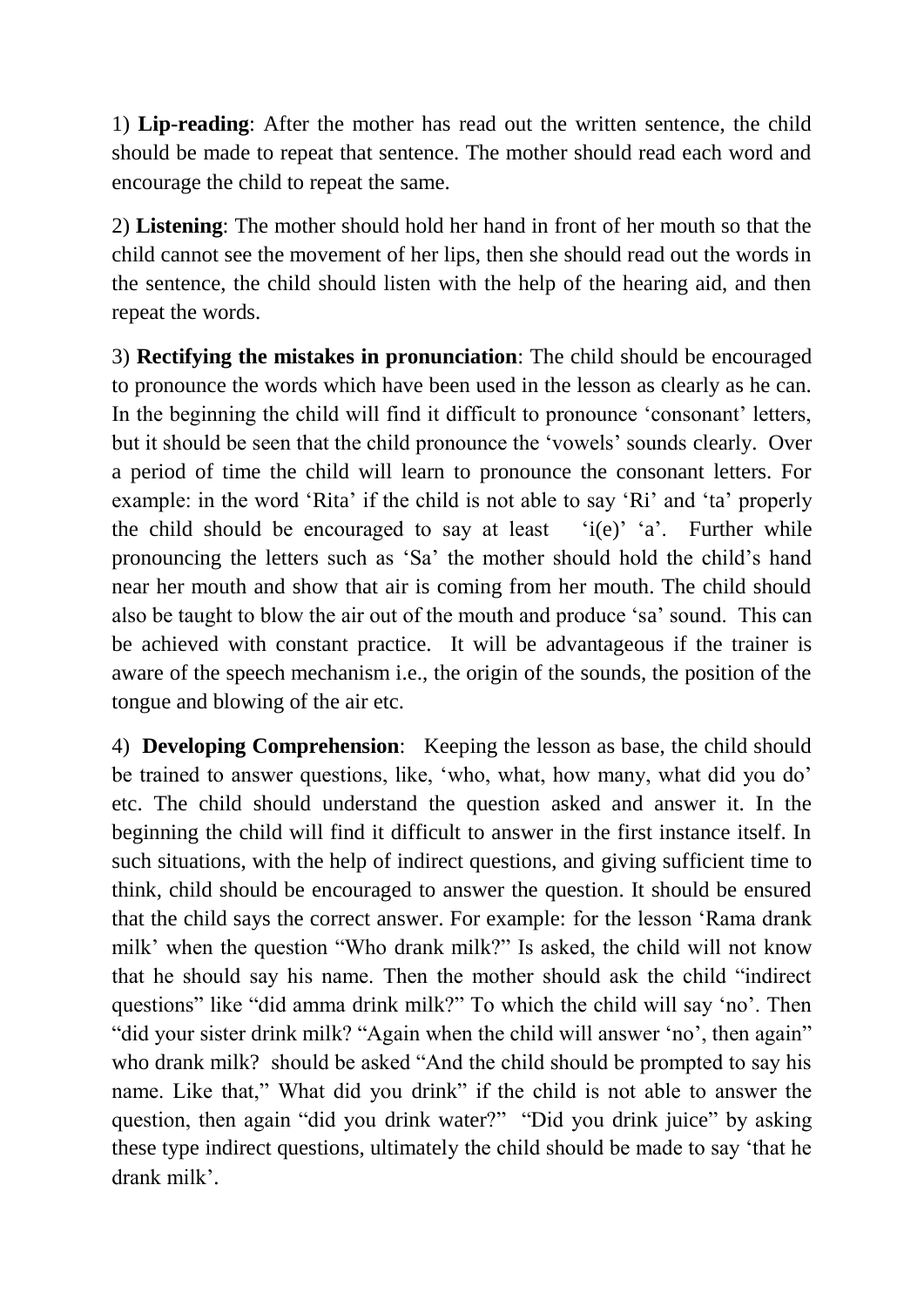5) **Remembering and telling**: The child should be able to remember and recite the sentence of the lesson that is written on the paper, when the sentence is covered up. At the beginning, the child will find it a little difficult to do this. Therefore, the sentence that has been written on the sheet, as a lesson, should be written on another slip of paper. Then this slip of paper should be torn into pieces of separate words. Then the child should be made to arrange the words in the correct order by looking at the original sentence. While arranging the words the child should be encouraged to pronounce the words also. After the child has arranged the words with the help of the original sentence then that sentence should be covered-up and then the child should think and learn to put which word come's first and then the next word and then the last word. Then the child should be shown the original sentence and be encouraged to say the sentence again. With continuous practice the child will learn how to do it. When the child comes into contact with other people the child will start using these sentences in conversation.

6) **Writing**: Normally deaf children do not have speech clarity. It may be difficult for the trainer to understand, whether the child is saying the correct answer to the question which has been asked. Therefore, writing is taught to see whether the child has understood or not. The lessons are written in past tense. And the pattern of examining the child is through question forms, fill up the blank, select from the choice given, match the following, right or wrong, true or false. With the help of writing, one can easily test the child to see whether the child understands what has been taught to the child. Writing is being used as a reinforcement tool. The mother should make certain, that the child knows how to write all the words that come in the lesson.

*These steps are relevant while doing incident oriented lessons in all the stages***.** 

## **Third Stage**

By this time nearly one year of initial intensive training would have been over. At this stage the child should have got a grasp of the name of the objects, colours, shapes, body parts, names of animals, birds, vehicles etc. The child would have also learnt to respond to simple commands. Along with spoken language the child should have learnt how to match the written form to the objects. According to the age, the child might have learnt writing. As the child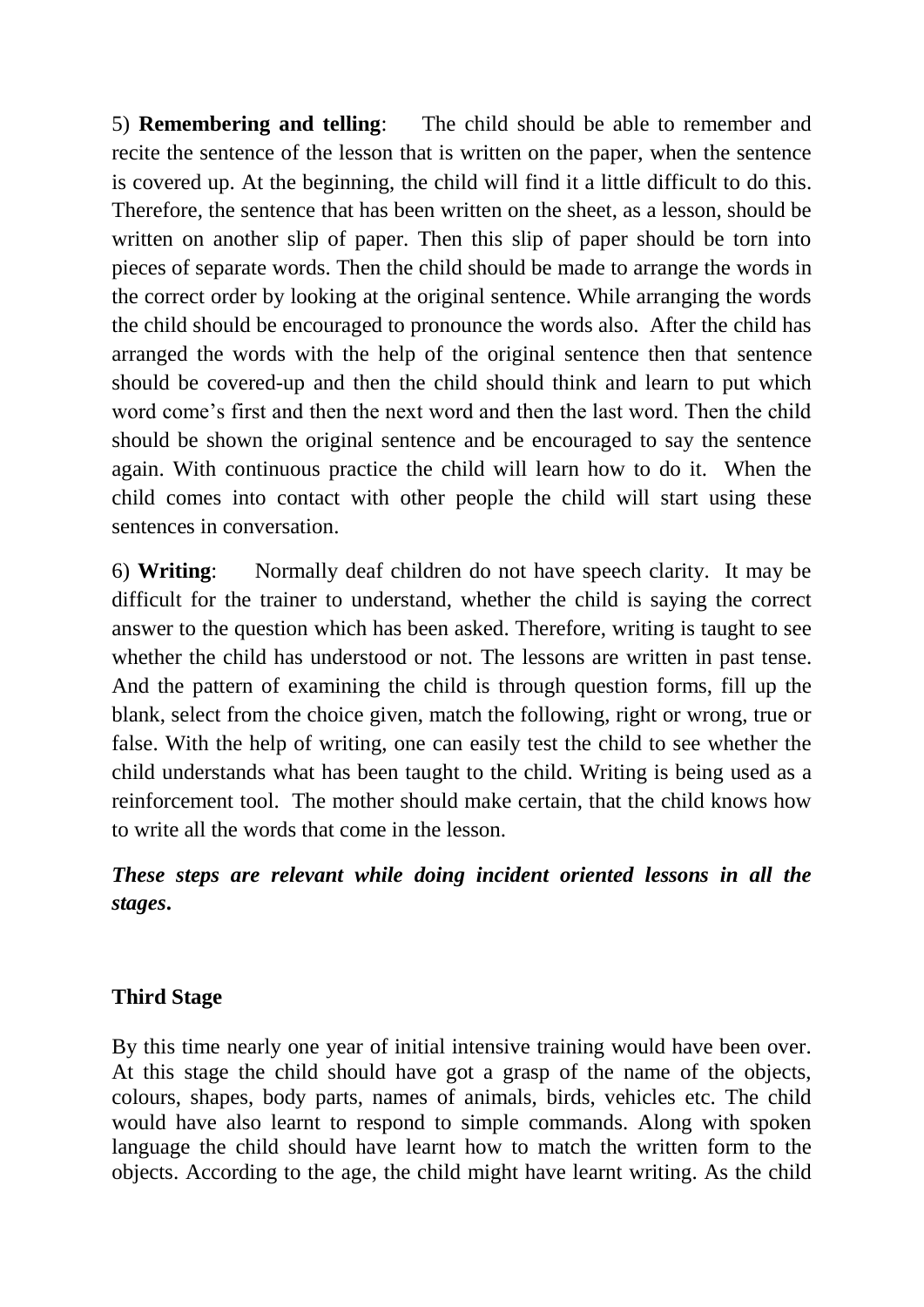is already introduced to and familiar with the nouns and a verbs, it is time for introduction of WH question forms adjectives and pronouns.

- Prayer and national song to develop sense of discipline and patriotism.
- Obeying more complicated commands in sentences introducing prepositions and adjectives such as 'bring me blue colour bag which is in the hall, keep this book on the table, put the pencil in the pencil box, show me a big tree in the compound, clap your hands three times, etc)
- Making incident oriented lessons with two to three sentences to prepare the child to answer W H question forms. [Who, What, Where, When (time and situation), Why and How]. When the child is familiar with thirty to forty verbs, the incident oriented lessons of two or three sentences can be done. This will be a tool for WH question forms.
- Training the child on lip reading, listening, speech correction, comprehension and visual memory.

# **Fourth Stage**

At this stage the child would have completed one line, two line and three line lessons and learnt to answer WH question forms and would have learnt to use various verbs, adjectives pronouns properly while forming sentences etc. The child would have also learnt to answer them orally and in the written form. Now the lessons should be extended to two and three pages. In the beginning of this stage after completion of one page lesson the second page lesson can be done. In the first page the actually incident as it would have happened will be written in simple sentences. The child is made to repeat the sentences from memory. In the second page the information that is directly related to the incident has to be written. After some time when the child is comfortable with two page lessons and able to understand and answer the WH questions forms, the third page can be introduced, this is more about textual general knowledge. Picture talking is done to introduce present tense. Introduction of stories with simple sentences can be told. At this stage the child should be introduced to the concept of counting the child should be taught the numbers from 1 to 100 orally and in the written form. Simple addition and subtraction should be taught to the child. The concept of money should be taught this can be done by taking the child to the shops and showing how money is used. The concept of time should be taught this can be done by using a clock. First the description of the clock should be given then the concept of hour half an hour then minutes should be taught. The child should be introduced to various games indoor and outdoor and taught about how many players, rules etc.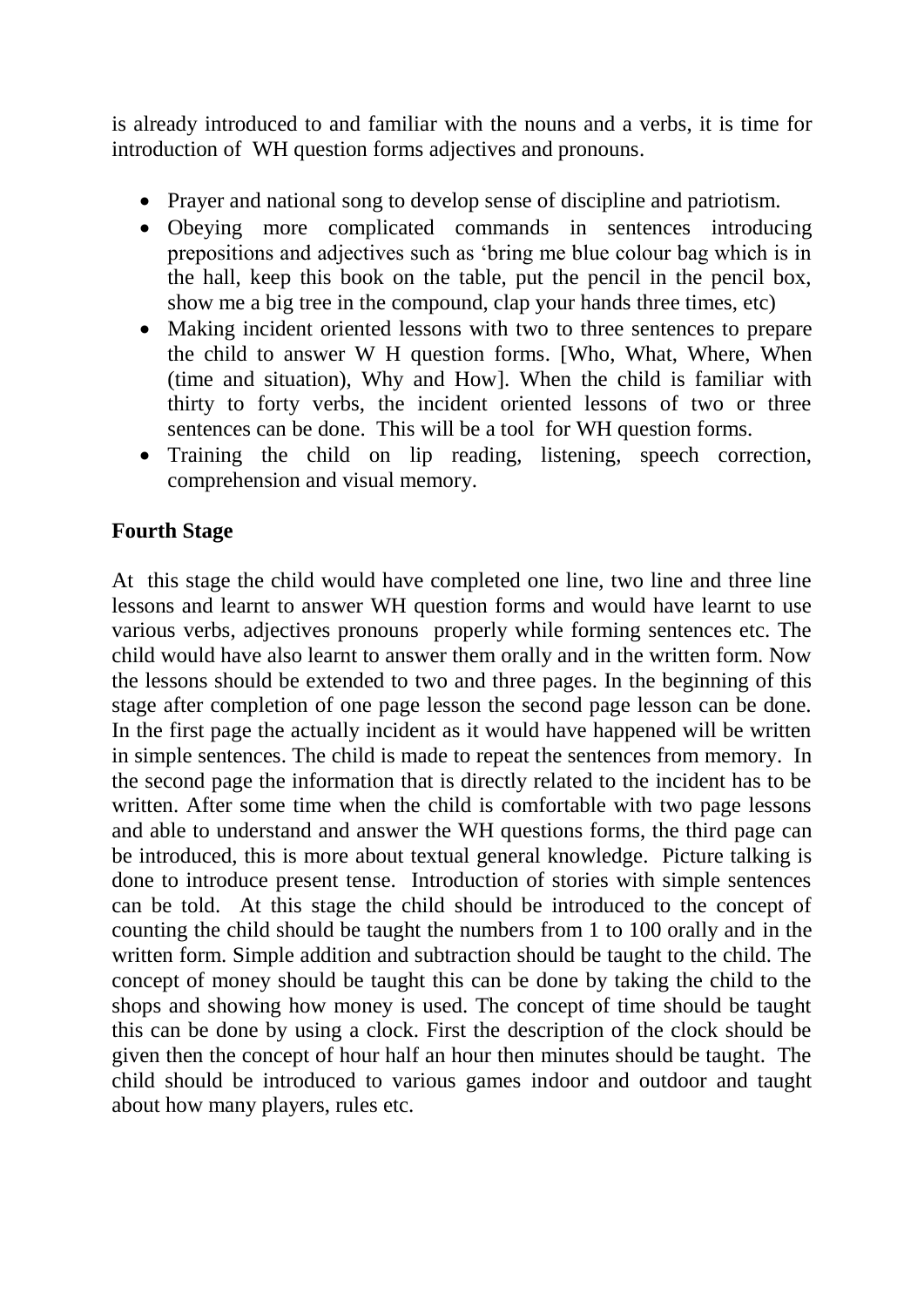- Prayer and recitation of verses and National songs on their own. At this stage the child should be able to repeat the prayer after the trainer has said it.
- Making incident oriented lessons in two pages and gradually to three pages.
- $\triangleright$  Page 1: On the incident. The incident should have happened in the usual course. Lot of conversation has to be done before the incident and during the incident. The child should be familiar with the verbs, adjectives used therein. Further the child should be able to answer the question when and why.
- $\triangleright$  Page 2: Information directly connected to the incident.
- $\triangleright$  Page 3: Abstract information or indirectly connected with the incident.
- The lessons are made more informative so that the deaf child acquires more academic knowledge than the normal child of that age. This helps the deaf child to be accepted by the teacher as well as peers in the normal school.
- Example of a lesson:

## PAGE 1

I wanted Potato chips.

I asked amma to make potato chips.

Amma took few potatoes and washed them with water.

She peeled and cut the potatoes into slices

She fried the potato slices in the oil.

She sprinkled salt and chilli powder on the chips.

Thus Amma made potato chips.

She gave me potato chips.

I ate potato chips and they were nice.

# PAGE 2

Potatoes are used to make potato chips Potatoes are used in curry and gravy Potatoes are used to make cutlet and fritters Potatoes are used to make palya. Potato is a vegetable.

• Talking to the child in full sentences making use of pictures, thus preparing the child to hear stories. Pictures can be collected from magazines, newspapers, advertisement brochures etc. These pictures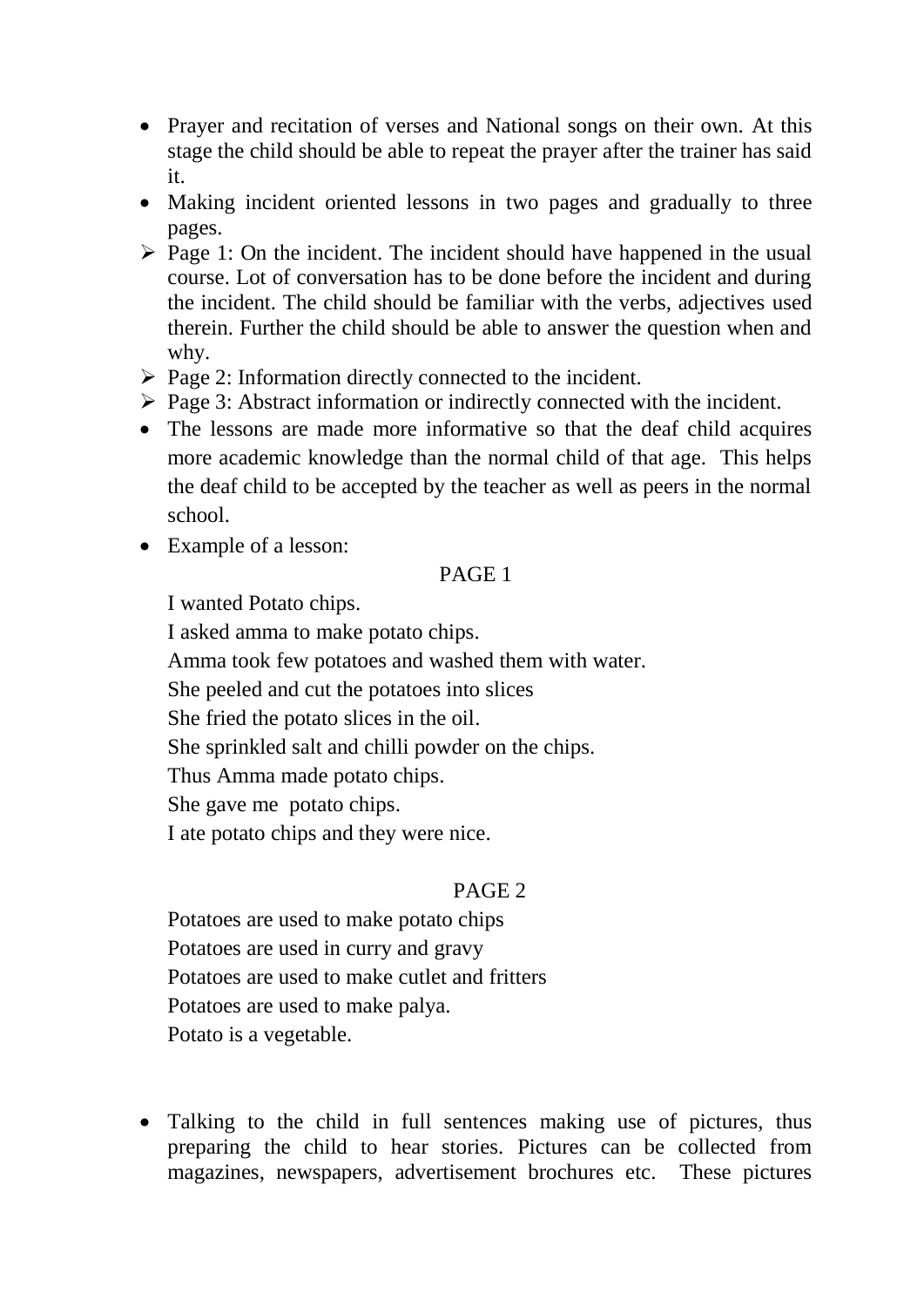should be used to make a picture book. Only one picture should be stuck on one page and on the opposite page description of the picture should be written and the child should be made to read them often. Later questions should be asked about the picture. The picture can be used to teach the concept of present tense.

- Developing 'guessing'. Hearing impaired children miss out on quite a lot of conversation on account of their disability. On account of this 'guessing' has to be developed in the child at an early age. For this the simple exercise is that when the father returns from the office with a chocolate, before giving the chocolate to the child, the father holding the chocolate in his closed fist, by giving various clues such as colour, taste, shape etc the child should be made to guess what is in his fist. In the later days the child should be introduced to riddles.
- Developing 'Imagination': The child is asked to imagine himself as a thing, animal, bird, fruit, vegetable or any other object and the child should be encouraged to write a small passage on that.
- Playing games with normal children to develop alertness.
- Introduction to Basic Mathematics:
- $\triangleright$  Counting coins. This will help in understanding concepts about money.
- Clock and time. Seconds, Minutes and hours should be taught. Concept of day and night. The day has 24 hours. etc
- $\triangleright$  Measuring and weighing Scales. This can be taught when the trainer visits the shops along with the child to buy vegetables, food grains, oil, cloth etc.
- $\triangleright$  Simple arithmetic. Additions and subtractions, counting in 5's 10's.
- Simple exercises once a week.
- Pushing basic knowledge on the environment.
- Story telling with sequence pictures. Illustrated story books can be used to tell the stories with simple sentences to arouse curiosity in the child.
- Playing indoor and outdoor games to develop team spirit.

## **Fifth Stage**

By this time the child would have adjusted quite well to the school, and would have completed more than two to two and half years of intensive training. The child would have started to converse in sentences and be able to express itself to a great extent. Here at this stage emphasis should be given on comprehension and knowledge pushing. This is a stage where the trainer or the mother has to have in mind that by the end of this training programme the child has to go to normal school on its own and mix with his peer group. Accordingly the training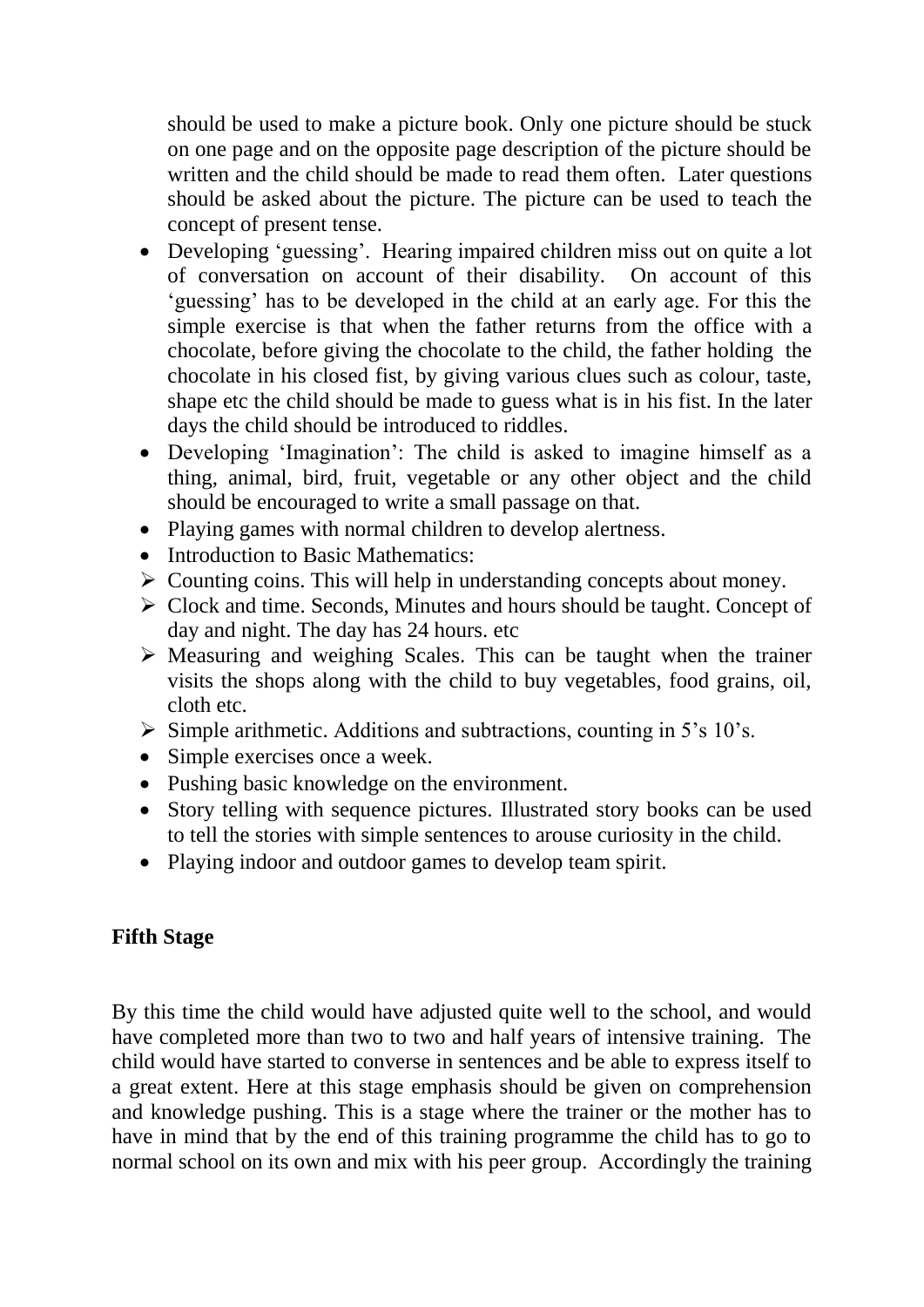has to be scheduled. Therefore the lessons will have to be broad based. Parents have to take cues from the text books which are prescribed in regular school. Keeping that in mind the parents should purchase books at least up to  $7<sup>th</sup>$ standard and read them and incorporate scientific knowledge, social information as is found in the text books in the third page of the lesson. Here the child has to be introduced to different writing pattern. The child has to be taught the textual forms in additions to the colloquial forms which are used in the earlier stages. To enhance the general knowledge of the child and reading ability, the child should be introduced to newspapers comics and children magazines.

- Prayer and recitation of verses and national songs to be sung on their own
- More brain storming incident oriented lessons: In this stage the lessons can be 3 pages lessons. The first page on the incident which will be sequential thinking. The second page contains general direct information about the incident and the important page at this stage is the third page which should give emphasis on scientific aspects, geological, geographical, social, civic and cultural aspects. Preferably the information should be given in the textual language form as appears in the text book of regular schools.

Model lessons:

#### PAGE 1

I wanted to drink lemon juice There was no lemon in the house. Amma told me to buy a lemon from a shop I went to the shop and bought a lemon. Amma prepared lemon juice from that lemon. Lemon juice was nice to drink.

#### PAGE 2

Lemon juice is a beverage Lemon juice is prepared with lemons. Lemons are used to make pickles. Lemons are added in preparation of food items to enhance the taste. Lemons are used in cakes and puddings.

#### PAGE 3

Lemon is a citrus fruit Lemon grows on plant Lemon is sour to taste Lemon contains vitamin C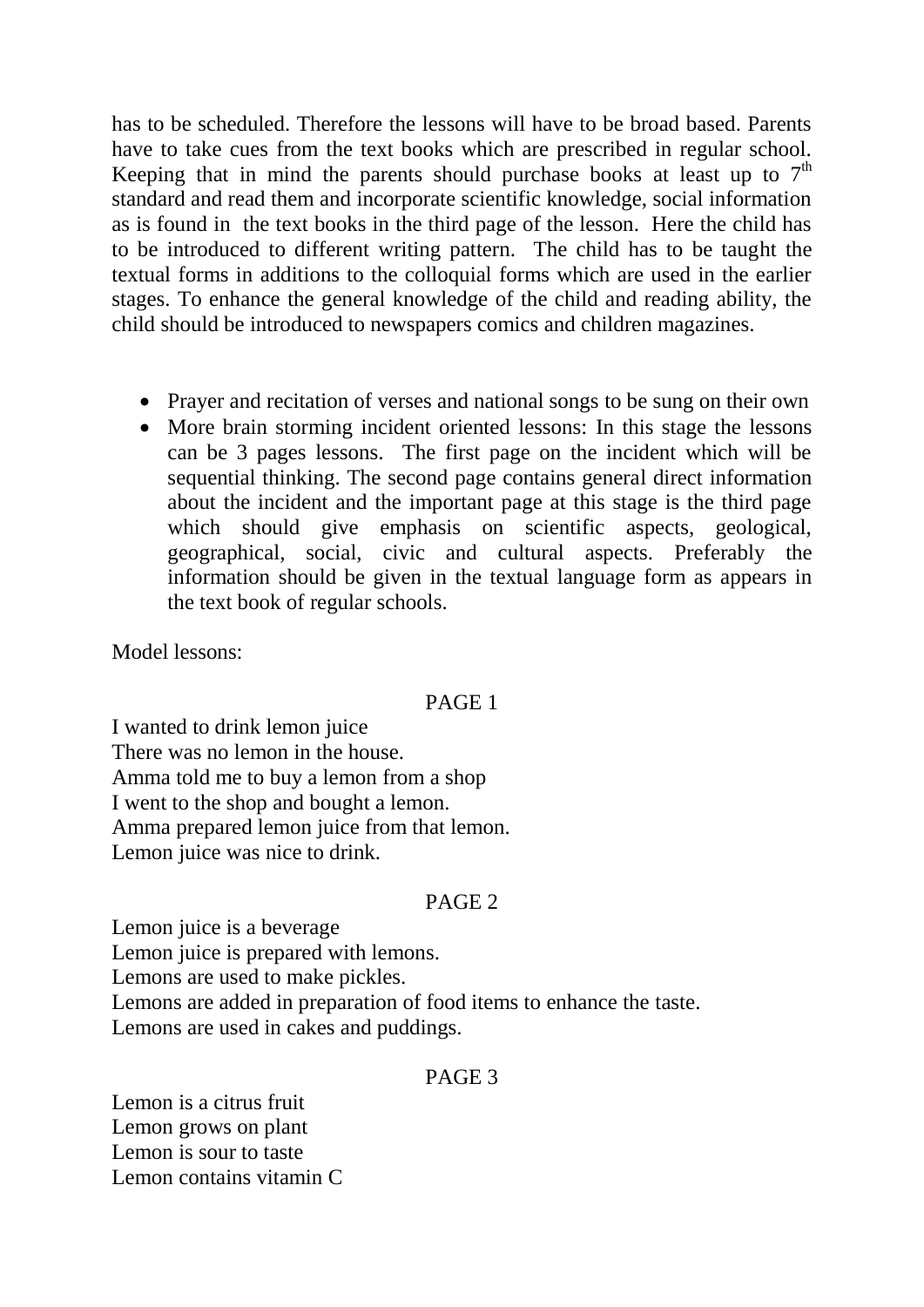Vitamin C is needed for tissues and important for immune system functions. Deficiency in vitamin C leads to scurvy.

- $\triangleright$  Push more information and knowledge in Science, The efforts should be made to introduce types of plants, Classification of animals, living and non-living things, Transparent, opaque, solar system, gravitation, seasons etc. Similarly under the head Social sciences; Our village, taluk, district state country, neighbouring country, continents (maps), national festivals, cultural festivals etc. Civic information like local bodies, Vidhana Sabha, Lok Sabha, President, Prime Minister etc., And in Mathematics: Additions, Subtraction, Multiplication, Division, Fractions, ascending orders, descending order. Simple statement sums.
- Preparing the child for general conversation including the group discussion.
- Story telling without using pictures including Mythology and History. Introduction to reading newspapers, comics, magazines. The important link in the family is grandma's stories. This develops imagination in the mind of the child. The feelings, emotions, characters and adjectives such as good, bad, intelligent, dull, morals can be introduced through stories. Further this will help in improving the vocabulary of the child. This also helps in developing logical and analytical thinking. By the end of the stage the child should be able to understand the story when told orally without any material assistance/aids.

The child should be encouraged to read small stories which appear in magazines and newspaper on its own. The child should be introduced to the habit of reading newspaper. For that purpose the elders in the family should have the habit of reading newspaper in the morning. By reading the newspaper the child can connect itself to the external world.

- Reading of stories and checking of comprehension including the moral of the story. To assess the child whether it has understood or not the child should be made to read a story on its own and answer the questions which are asked. If the child is successful in doing this activity, it can be concluded that the child is ready to be admitted to a regular school.
- Identify the talent in the child and promote the same:
- $\triangleright$  Drawing and painting
- $\triangleright$  Dancing
- $\triangleright$  Literary skills
- $\triangleright$  Sports
- $\triangleright$  Other extracurricular activities.
- $\blacktriangle$